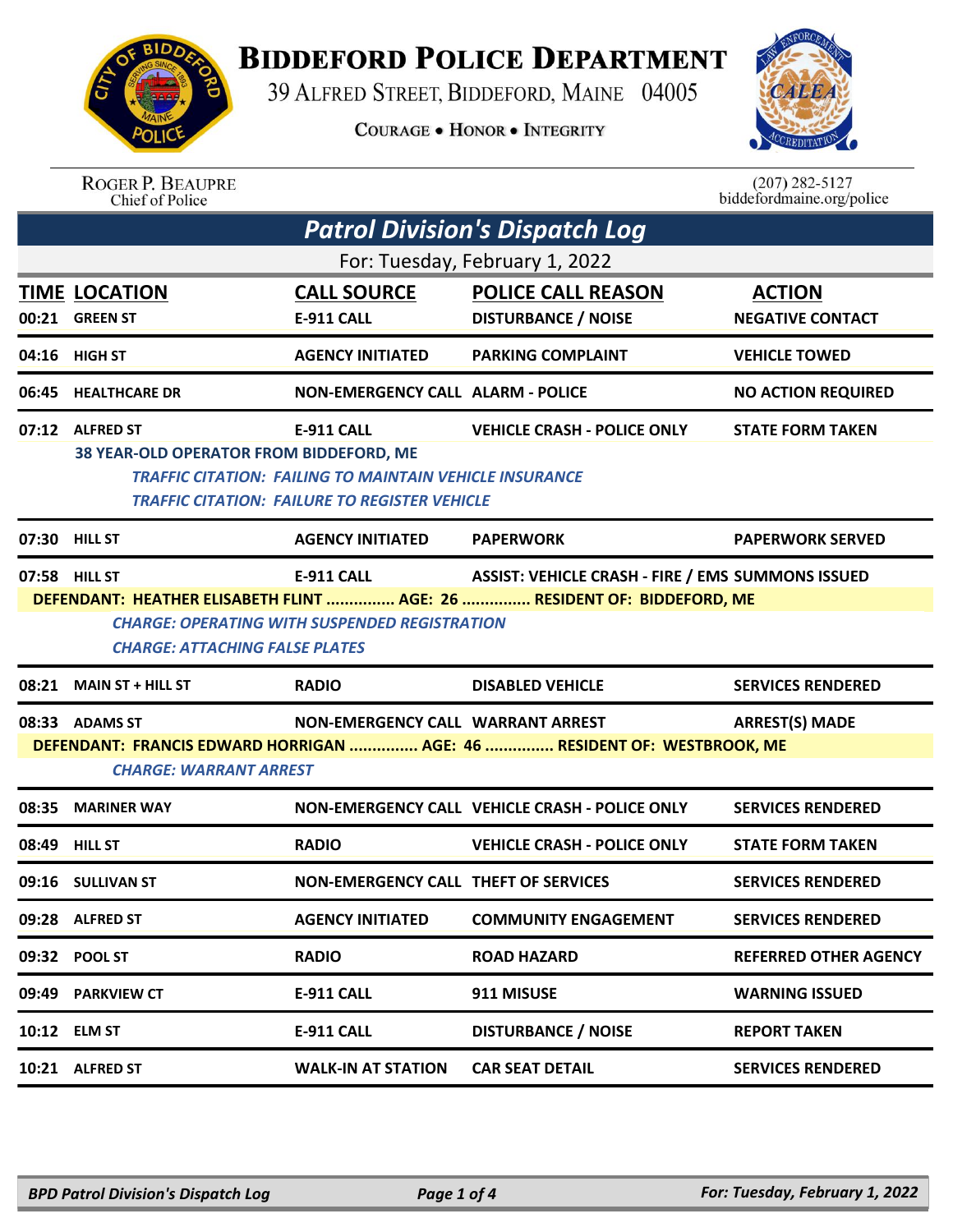**TIME LOCATION CALL SOURCE POLICE CALL REASON ACTION**

**10:29 ALFRED ST + MARINER WAY AGENCY INITIATED TRAFFIC ENFORCEMENT WARNING ISSUED**

**66 YEAR-OLD OPERATOR FROM YORK, ME**

 *TRAFFIC WARNING: FAILING TO HAVE MOTOR VEHICLE LICENSE IN POSSESION TRAFFIC WARNING: USE OF HANDHELD DEVICE WHILE OPERATING MV (1ST OFFENSE)* 

|                                                                                                   | 10:32 HILL ST                             | <b>OTHER</b>                        | <b>CODES ENFORCEMENT</b>                       | <b>NEGATIVE CONTACT</b>        |  |  |  |
|---------------------------------------------------------------------------------------------------|-------------------------------------------|-------------------------------------|------------------------------------------------|--------------------------------|--|--|--|
|                                                                                                   | 10:48 ALFRED ST                           | <b>WALK-IN AT STATION</b>           | <b>OUT FOR FOLLOW UP</b>                       | <b>SERVICES RENDERED</b>       |  |  |  |
|                                                                                                   | 10:49 ST MARYS ST                         | <b>RADIO</b>                        | <b>OUT FOR FOLLOW UP</b>                       | <b>SERVICES RENDERED</b>       |  |  |  |
|                                                                                                   | 10:54 PIERSONS LN                         | NON-EMERGENCY CALL ANIMAL COMPLAINT |                                                | <b>SERVICES RENDERED</b>       |  |  |  |
|                                                                                                   | 11:09 FORTUNES ROCKS RD                   | <b>NON-EMERGENCY CALL SUSPICION</b> |                                                | <b>SERVICES RENDERED</b>       |  |  |  |
|                                                                                                   | 11:12 ALFRED ST + MAINE TPKE              | <b>E-911 CALL</b>                   | <b>DISABLED VEHICLE</b>                        | <b>SERVICES RENDERED</b>       |  |  |  |
|                                                                                                   | 11:30 ALFRED ST                           | <b>WALK-IN AT STATION</b>           | <b>MENTAL ILLNESS CASES</b>                    | <b>TRANSPORT TO HOSPITAL</b>   |  |  |  |
|                                                                                                   | 11:51 JANELLE ST                          | <b>WALK-IN AT STATION</b>           | <b>CODES ENFORCEMENT</b>                       | <b>REFERRED OTHER AGENCY</b>   |  |  |  |
|                                                                                                   | 12:03 OCEAN VIEW DR                       | NON-EMERGENCY CALL CIVIL COMPLAINT  |                                                | <b>SERVICES RENDERED</b>       |  |  |  |
|                                                                                                   | 12:17 ALFRED ST                           | <b>OTHER</b>                        | <b>SEX OFFENSES</b>                            | <b>REPORT TAKEN</b>            |  |  |  |
|                                                                                                   | 12:32 ST MARYS ST                         | <b>WALK-IN AT STATION</b>           | <b>BURGLARY OF A MOTOR VEHICLE</b>             | <b>REPORT TAKEN</b>            |  |  |  |
|                                                                                                   | 13:15 ALFRED ST + EDWARDS AVE             | <b>E-911 CALL</b>                   | <b>VEHICLE CRASH - POLICE ONLY</b>             | <b>STATE FORM TAKEN</b>        |  |  |  |
|                                                                                                   | 13:16 SUMMER ST                           | <b>AGENCY INITIATED</b>             | <b>ANIMAL COMPLAINT</b>                        | <b>SERVICES RENDERED</b>       |  |  |  |
|                                                                                                   | 13:22 BIRCH ST                            | <b>AGENCY INITIATED</b>             | <b>ANIMAL COMPLAINT</b>                        | <b>SERVICES RENDERED</b>       |  |  |  |
|                                                                                                   | 13:29 HUBERT ST                           | <b>AGENCY INITIATED</b>             | <b>ANIMAL COMPLAINT</b>                        | <b>SERVICES RENDERED</b>       |  |  |  |
|                                                                                                   | 13:36 BOULDER WAY                         | NON-EMERGENCY CALL CHECK WELFARE    |                                                | <b>SUMMONS ISSUED</b>          |  |  |  |
| DEFENDANT: KEITH L BOLDUC  AGE: 54  RESIDENT OF: BIDDEFORD, ME<br><b>CHARGE: INDECENT CONDUCT</b> |                                           |                                     |                                                |                                |  |  |  |
|                                                                                                   | 13:37 RAYMOND ST                          | <b>AGENCY INITIATED</b>             | <b>ANIMAL COMPLAINT</b>                        | <b>NEGATIVE CONTACT</b>        |  |  |  |
|                                                                                                   | 13:45 PROSPECT ST                         | AGENCY INITIATED ANIMAL COMPLAINT   |                                                | <b>NEGATIVE CONTACT</b>        |  |  |  |
|                                                                                                   | 13:59 BACON ST                            | <b>AGENCY INITIATED</b>             | <b>ANIMAL COMPLAINT</b>                        | <b>NEGATIVE CONTACT</b>        |  |  |  |
|                                                                                                   | 14:07 SULLIVAN ST                         | <b>AGENCY INITIATED</b>             | <b>ANIMAL COMPLAINT</b>                        | <b>SERVICES RENDERED</b>       |  |  |  |
|                                                                                                   | 14:09 ALFRED ST                           | E-911 CALL                          | <b>THEFT</b>                                   | <b>REPORT TAKEN</b>            |  |  |  |
|                                                                                                   | 14:13 HIGH ST                             | <b>AGENCY INITIATED</b>             | <b>ANIMAL COMPLAINT</b>                        | <b>SERVICES RENDERED</b>       |  |  |  |
|                                                                                                   | 14:23 POMERLEAU ST                        | E-911 CALL                          | <b>CIVIL COMPLAINT</b>                         | <b>CIVIL COMPLAINT</b>         |  |  |  |
|                                                                                                   | 14:43 GRAHAM ST                           |                                     | NON-EMERGENCY CALL VEHICLE CRASH - POLICE ONLY | <b>STATE FORM TAKEN</b>        |  |  |  |
|                                                                                                   | 15:07 HILL ST                             | <b>E-911 CALL</b>                   | 911 MISUSE                                     | <b>WARNING ISSUED</b>          |  |  |  |
|                                                                                                   | 15:36 ELM ST                              | <b>RADIO</b>                        | <b>OUT FOR FOLLOW UP</b>                       | <b>SERVICES RENDERED</b>       |  |  |  |
|                                                                                                   | <b>BPD Patrol Division's Dispatch Log</b> | Page 2 of 4                         |                                                | For: Tuesday, February 1, 2022 |  |  |  |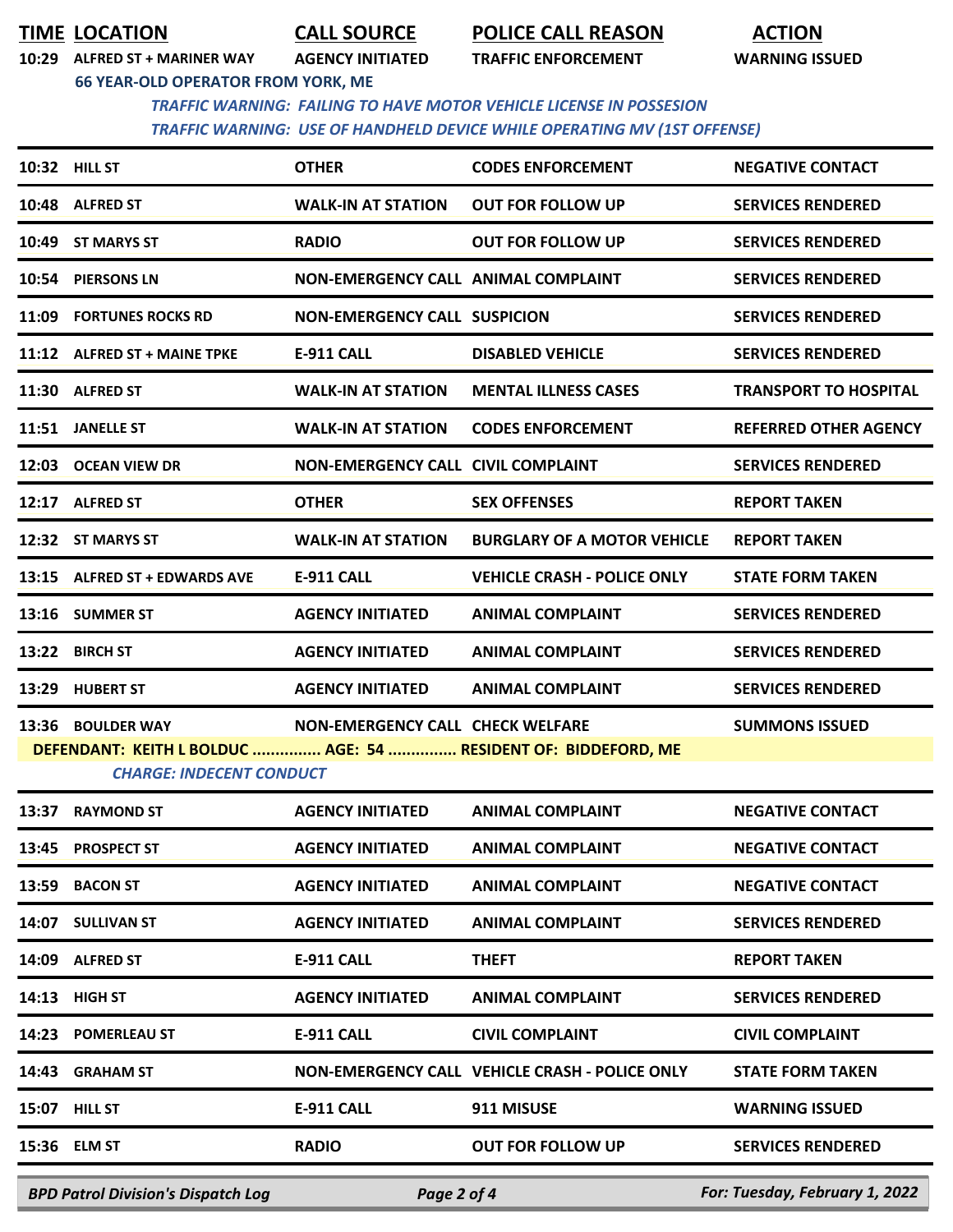| 16:42 | <b>TIME LOCATION</b><br><b>LITTLE HOUSE OF PRAYER DR</b>                    | <b>CALL SOURCE</b><br><b>E-911 CALL</b>                                                                                              | <b>POLICE CALL REASON</b><br><b>MENTAL ILLNESS CASES</b>                                            | <b>ACTION</b><br><b>TRANSPORT TO HOSPITAL</b> |
|-------|-----------------------------------------------------------------------------|--------------------------------------------------------------------------------------------------------------------------------------|-----------------------------------------------------------------------------------------------------|-----------------------------------------------|
| 17:17 | <b>GRANITE ST</b>                                                           | <b>E-911 CALL</b>                                                                                                                    | 911 MISUSE                                                                                          | <b>SERVICES RENDERED</b>                      |
| 17:45 | <b>ELM ST + PEARL ST</b><br>22 YEAR-OLD OPERATOR FROM BUXTON, ME            | <b>AGENCY INITIATED</b>                                                                                                              | <b>TRAFFIC ENFORCEMENT</b><br><b>TRAFFIC WARNING: OPERATING WITHOUT HEADLIGHTS AFTER DARK</b>       | <b>WARNING ISSUED</b>                         |
|       | 18:21 ALFRED ST<br><b>66 YEAR-OLD OPERATOR FROM BIDDEFORD, ME</b>           | <b>AGENCY INITIATED</b><br><b>TRAFFIC WARNING: OPERATING WITH INADEQUATE HEADLIGHTS</b>                                              | <b>TRAFFIC ENFORCEMENT</b>                                                                          | <b>WARNING ISSUED</b>                         |
| 19:07 | <b>ELM ST</b><br>54 YEAR-OLD OPERATOR FROM KENNEBUNK, ME                    | <b>AGENCY INITIATED</b>                                                                                                              | <b>TRAFFIC ENFORCEMENT</b><br><b>TRAFFIC WARNING: OPERATING WITHOUT HEADLIGHTS AFTER DARK</b>       | <b>WARNING ISSUED</b>                         |
|       | 19:16 ELM ST + LANDRY ST<br><b>49 YEAR-OLD OPERATOR FROM WINCHESTER, NH</b> | <b>AGENCY INITIATED</b>                                                                                                              | <b>TRAFFIC ENFORCEMENT</b><br><b>TRAFFIC WARNING: OPERATING VEHICLE WITH INADEQUATE REAR LIGHTS</b> | <b>WARNING ISSUED</b>                         |
| 19:28 | <b>ALFRED ST</b><br><b>20 YEAR-OLD OPERATOR FROM KENNEBUNK, ME</b>          | <b>AGENCY INITIATED</b><br><b>TRAFFIC WARNING: SPEEDING 20 TO 24 OVER LIMIT</b>                                                      | <b>TRAFFIC ENFORCEMENT</b>                                                                          | <b>WARNING ISSUED</b>                         |
|       | 19:50 WEST ST<br>22 YEAR-OLD OPERATOR FROM BIDDEFORD, ME                    | <b>AGENCY INITIATED</b><br><b>TRAFFIC WARNING: OPERATING WITH INADEQUATE HEADLIGHTS</b>                                              | <b>TRAFFIC ENFORCEMENT</b>                                                                          | <b>WARNING ISSUED</b>                         |
|       | 20:15 POOL ST<br>21 YEAR-OLD OPERATOR FROM E WALPOLE, MA                    | <b>AGENCY INITIATED</b>                                                                                                              | <b>TRAFFIC ENFORCEMENT</b><br><b>TRAFFIC WARNING: OPERATING VEHICLE WITH INADEQUATE PLATE LIGHT</b> | <b>WARNING ISSUED</b>                         |
|       | 20:21 ELM ST                                                                | <b>NON-EMERGENCY CALL CHECK WELFARE</b>                                                                                              |                                                                                                     | <b>SERVICES RENDERED</b>                      |
| 20:29 | <b>ALFRED ST</b>                                                            | <b>NON-EMERGENCY CALL PARKING BAN</b>                                                                                                |                                                                                                     | <b>VEHICLE TOWED</b>                          |
| 20:48 | <b>POMERLEAU ST</b>                                                         | <b>NON-EMERGENCY CALL CHECK WELFARE</b>                                                                                              |                                                                                                     | <b>SERVICES RENDERED</b>                      |
| 22:01 | <b>MARINER WAY</b>                                                          | <b>NON-EMERGENCY CALL ALARM - POLICE</b>                                                                                             |                                                                                                     | <b>FALSE ALARM</b>                            |
| 22:15 | <b>ELM ST</b>                                                               | E-911 CALL                                                                                                                           | ATTEMPTED/THREATENED SUICIDE TRANSPORT TO HOSPITAL                                                  |                                               |
|       | 22:31 ALFRED ST                                                             | <b>NON-EMERGENCY CALL MISSING PERSON</b>                                                                                             |                                                                                                     | <b>SERVICES RENDERED</b>                      |
| 23:06 | <b>WASHINGTON ST + ALFRED ST</b><br>54 YEAR-OLD OPERATOR FROM BIDDEFORD, ME | <b>AGENCY INITIATED</b><br><b>TRAFFIC CITATION: OAS - FAILURE TO PAY FINE</b><br><b>TRAFFIC WARNING: FAILURE TO REGISTER VEHICLE</b> | <b>TRAFFIC ENFORCEMENT</b><br>TRAFFIC WARNING: OPERATE VEHICLE W/O VALID INSPECTION CERTIFICATE     | <b>VSAC ISSUED</b>                            |